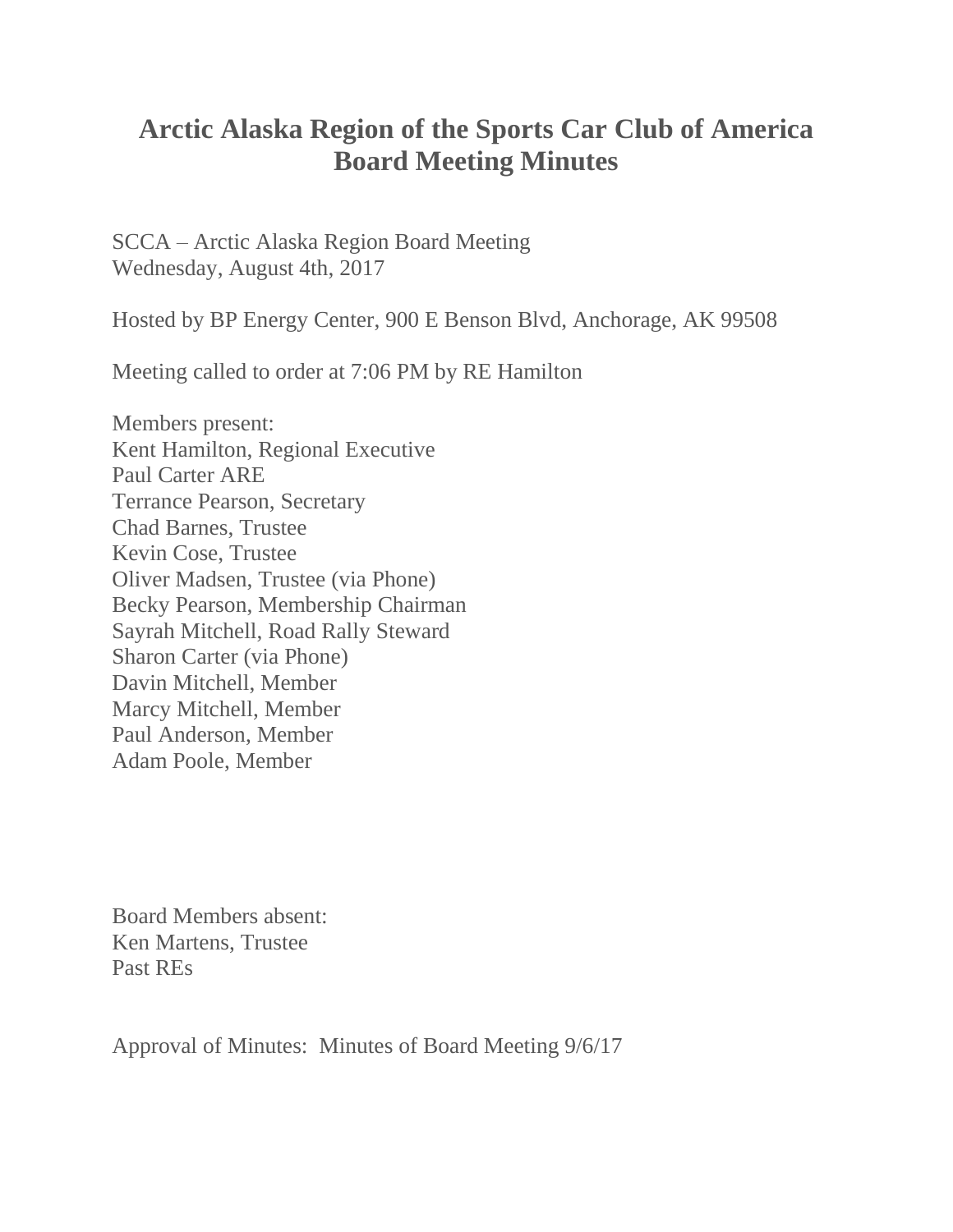Discussion: The meeting minutes for the meeting of 9/6/2017 were distributed for review prior to the meeting.

Motion: A motion was made by Pearson to accept the minutes. Trustee Barnes seconded the motion.

Vote: All in favor, 0 opposed, 0 abstained, Motion carries Minutes Approved.

Treasurers Report: No report given.

Discussion: Cose asked how many were at the last event.

Program Reports:

Membership Steward Report: Becky stated that John Pearson's membership had not been renewed as of today. Hamilton stated that he saw FB conversations addressing. Becky stated that we are at 71 members as of today. Becky stated that Tom Lewis had expired as well as Aaron Butterer. Hamiltion asked if anyone had been approached to take over website admin. Hamilton stated that he was not comfortable with a non-member administering our Region website. Becky stated that he had not stated that he didn't want to continue. Pearson stated that he thought that the Website was complex enough that we should look at hiring a web admin. Becky said look internal first before hiring a webmaster. Pearson stated that it is a cost of doing business. Sharon stated that if our website was simple, we could manage it ourselves. Paul Carter said he would talk to Tom about the website and if he was going to continue. E-mailed expiring members. Becky stated she would get a welcome blurb for the newsletter.

SOLO Steward Report: No Steward. Discussion 30 competitors total for both days. 25 on Saturday, 27 on Sunday. Pearson stated much controversy. Pearson petitioned for a delay and lost at rock scissors paper so no delay. Becky had her first spin. It was a good fun event. The barbq went well. In the end a success. Made money.

SOLO awards banquet discussion. Hamilton asked has there been any planning. Hamilton said go for mid-November. Pearson stated PCA is doing a November 4 event.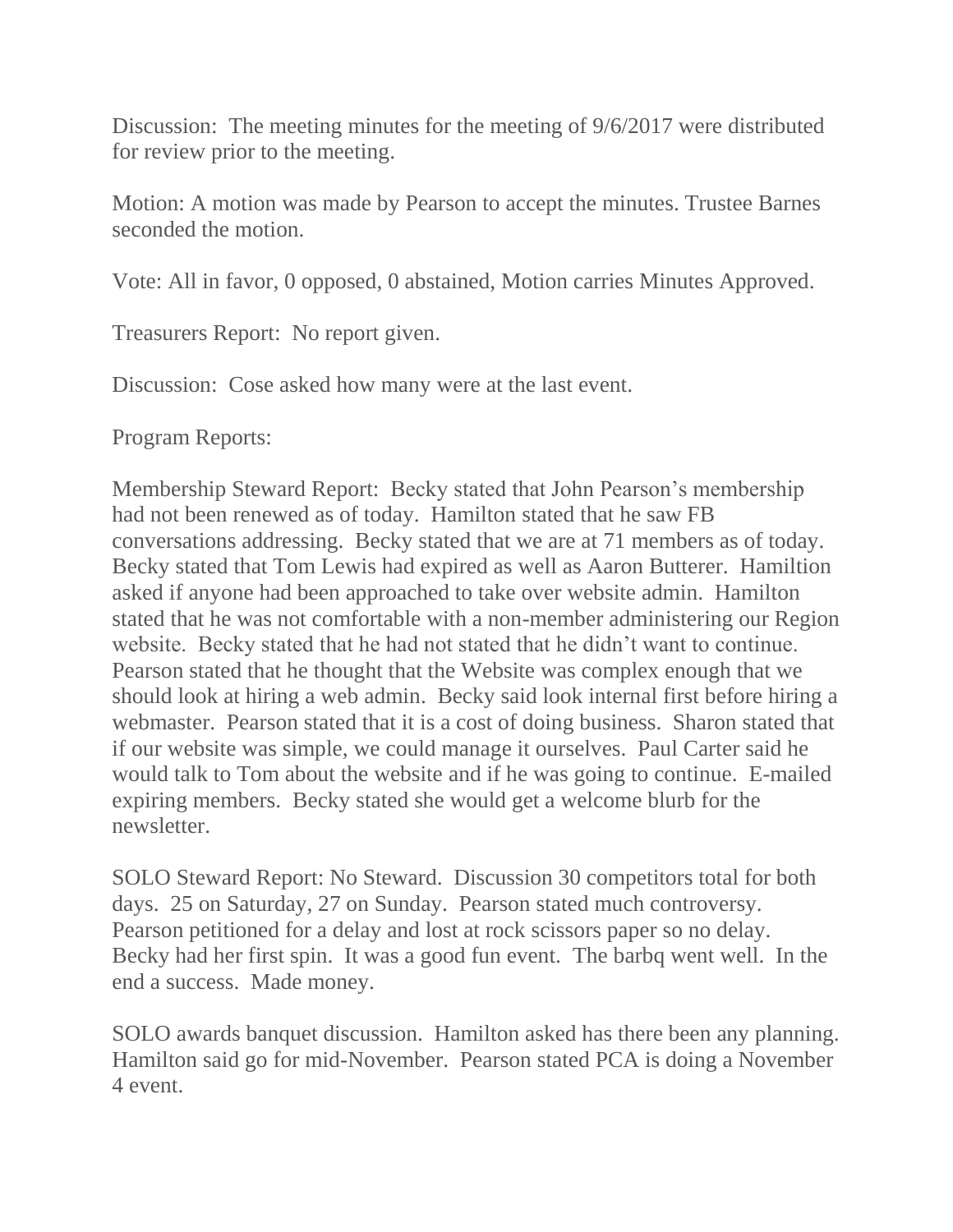Pearson stated that trophies should be ordered, but didn't know what had been done. Pearson stated that since 2016 awards were not given, 16-17 should be combined. All agreed. Paul stated Nov  $5<sup>th</sup>$  is bad day.

Kent suggested Nov 11. Kent recommended getting trophies locally.

Barnes questioned whether we had all the winners' names. Pearson stated that he passed final events raw results to Buckley. Pearson stated that he did not want to validate 2017 results. Hamilton asked if there were any volunteers to validate 2017 results to make sure there are no math errors. Davin volunteered Marshall Carter in absentia to validate results. Paul said he would contact him. Pearson stated the concern would be how close some of the results are close. Kevin suggested John Wahl, but he is also in close competition.

Kent recommended NOV 11<sup>th</sup> as the date. 11 Nov agreed upon.

Location discussion. Recommendation would be to hold event here in Anchorage.

Formal or Laid back. Laid back is the decision.

Committee formed. Sharon Carter, Becky Pearson, Sayrah Mitchell (trophies).

Recommendation for Gallo's by Davin.

Trophies discussion. Sayrah asked if the trophies need to be individualized. We want Pearson Auto Logo on trophies. 4 classes each year 1<sup>st</sup>, 2<sup>nd</sup>, 3<sup>rd</sup> place. If only one qualifier, only one trophy awarded. Classes for 2016 Denali, Katmai, Ladies, Novice. Classes for 2017, Denali, Open, Ladies, Novice. Once scores reviewed, scores will be given. Trophies will be ordered with input from John Buckley, and John Pearson. Hamilton asked what do trophies cost. A range of \$15.00-\$100.00 each. Pearson recommended that our sponsor get a trophy or plaque as a token of appreciation.

Discussion for 2018 season: Pearson asked if Buckley will return as SOLO steward. Hamilton spoke with him. Said he would return as a part of a committee. Pearson volunteered as well as Chad to be a part of the committee.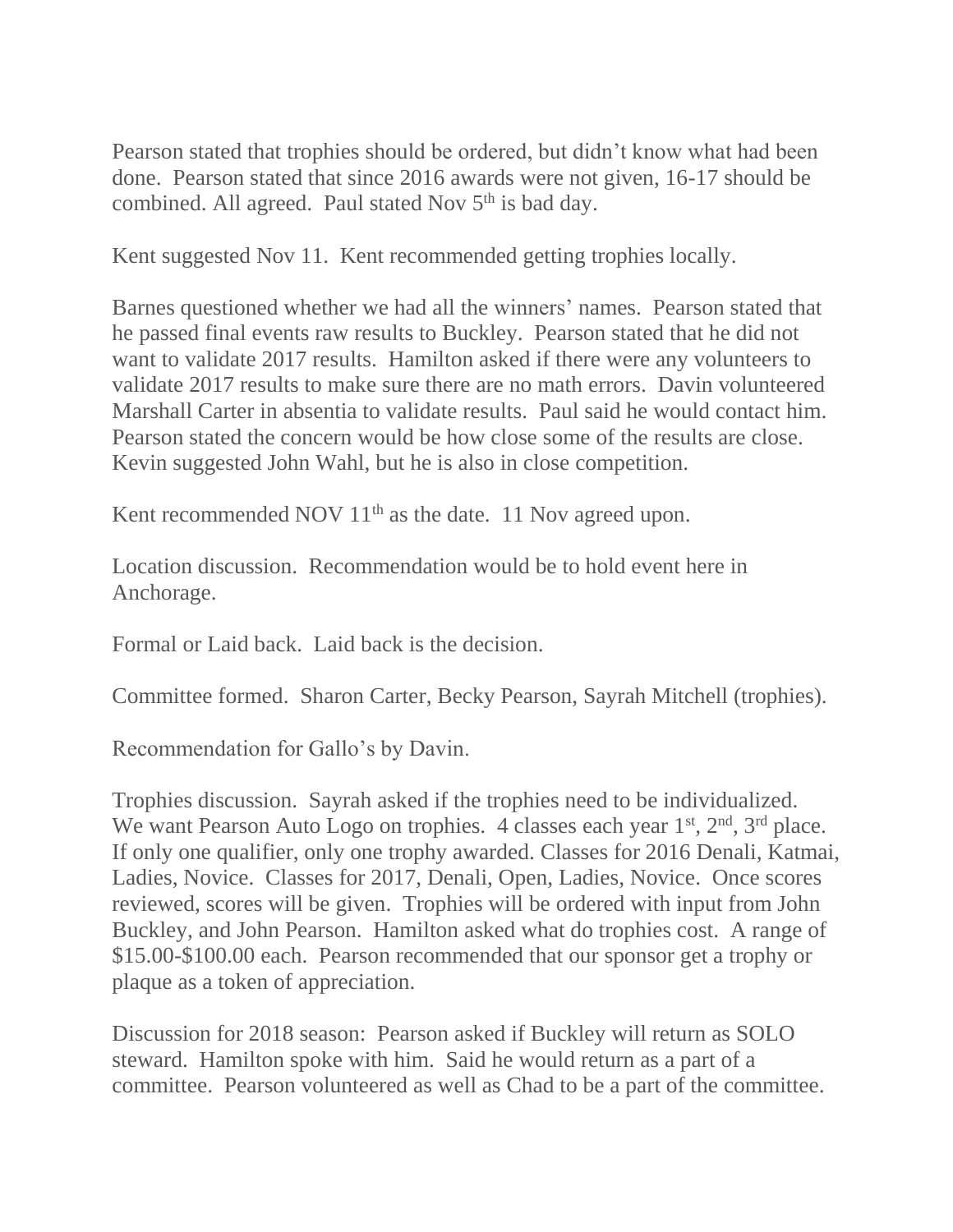Pearson stated to get a calendar set early to get event chairs to volunteer to host events.

Pearson stated that he would like to get course designs shared with Dave Oliver.

Pearson pitched investigating SCCA sanctioning an event at Tan across as a 2 day autocross with course design to be similar to Nationals size course. Pearson stated his biggest challenge was speed and length of time at speed. Some initial coordination to get a course design. Hamilton said Lions could get info to committee to investigate.

Pearson stated that we have lower 48 champions willing to instruct at a school. Hamilton stated that he didn't want it to be a surprise that someone was coming at the last minute as in the past.

Timing and scoring discussion. Timing for last event was awesome. Melissa Martens, Sayrah and Becky did an awesome job.

Discussion on Sullivan arena. Pearson updated the board that there is a possibility of hosting an event there, but the date could be locked in. Pearson suggested it be a throw away event non points. Hamilton stated absolutely not. That we would schedule two venues and if Sullivan fell through, we would go to the alternate location. Committee said it would investigate further.

Rally Cross Steward Report: No report. Rally Cross Steward not present. Discussion about new parking lot at the circle track. Maybe this could be a venue. Ben Nelson stated that when last used, we had to smooth out ruts. Paul Carter stated that Earl would probably be hesitant but we should explore. Some discussions on options for rallycross on ice without snow berms. Could look at other places. Some discussion on transportation museum. Kevin Cose brought up the point that we should consider a different light set for rallycross because our lights were not designed for dusty condition because of reflectivity.

Road Rally Steward Report: Sayrah stated that she would like to do a RR around the end of season banquet. Would like to do it as a charity rally for veterans. Would be a game rally. Thank yous to all who supported the last rally. Kevin Cose was amazing in his help. It could not have been done without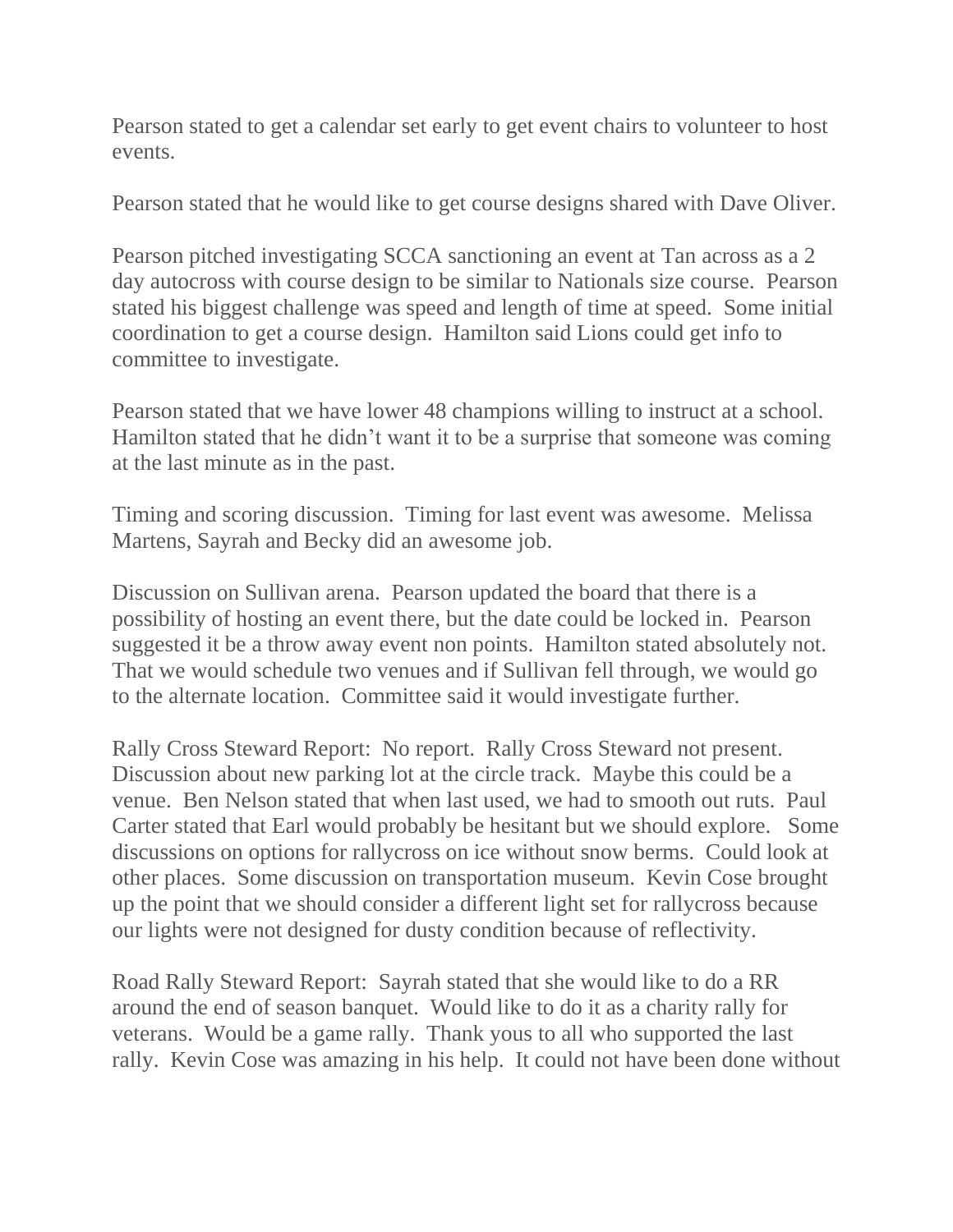him. There were two competitors. For our first TSD it went really well. Sayrah is writing up a new set of general instructions.

Kevin Cose gave an update on USRRC. Pretty well run. Lots of participation for locals and out of towners. Chevrolet had cars sponsored. Some fun failures. Ran into road construction but overcame the challenges. Girdwood area had some complaints called in to law enforcement from residence. Was explained to officer by Kevin. All in all great event.

Sayrah stated she would like to do something around Christmas time. Hamilton asked if she needs help with anything. Event would be in the ER area.

RE Report: Thanks everybody.

Old Business

Nominating Committee:

Paul Anderson stated that a slate was determined. Pearson stated that he did not receive a slate as of 1 October. Hamilton stated that the we have a committee and that the slate can be presented. Slate is as follows: Kent Hamilton Regional Executive, Becky Pearson Assistant Regional Executive, Kevin Cose Trustee, and Ricky Couto Trustee. Slate should be published in OCT newsletter. Anderson stated that it would be included. Anderson was looking for content. Pearson asked whether the board had to accept the slate. Hamilton stated no.

By Laws: Sayrah asked if the bylaws changed before the end of the year, do we have to have another election to meet those bylaws. Hamilton stated no and that the new slate doesn't take effect until January. Hamilton asked if notes on Bylaws were typed up yet and Sayrah state no not yet.

Pearson made a motion that the copy of the proposed by-laws posted on the club website since 14 OCT 2016 be sent to Nationals for review without changes that have not been incorporated, and schedule a vote.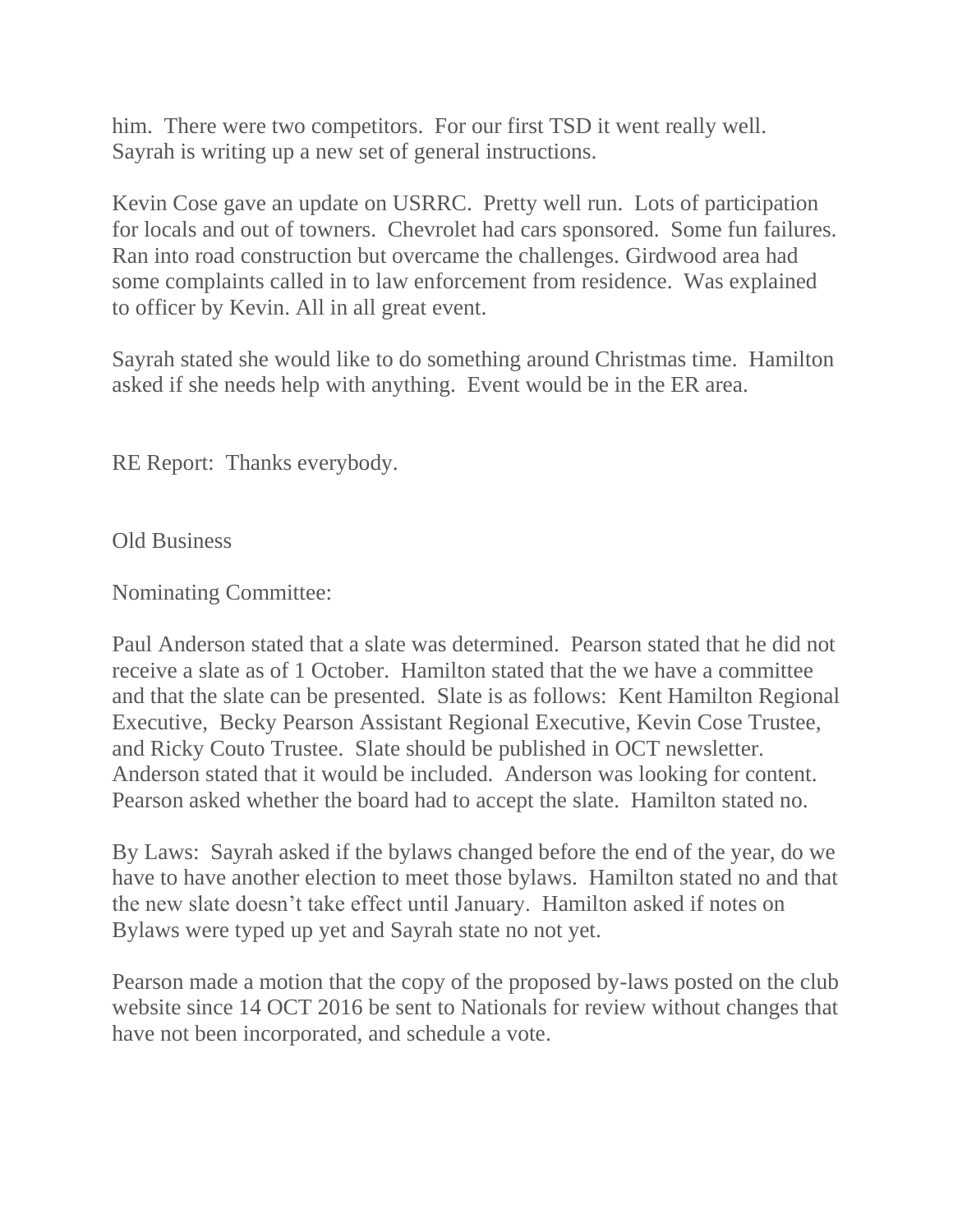Kent Hamilton advised against doing this as there were comments from member that had been considered and not included in the draft.

Pearson stated he had a motion on the floor.

Paul Carter stated we need a second on Pearson's motion to open discussion.

Pearson made the motion again that the by-laws that were posted on the website for the past year be accepted by the board and schedule a vote by the members without changes.

Paul Carter asked for a second to the motion.

No second was brought forward. Motion failed.

Hamilton stated that the By Laws committee met in the spring. Meetings were held, and comments were identified.

Pearson made a motion that the amended by laws be completed for review by the Board of Directors no later than 6 Oct 2017.

Hamilton Seconded the motion.

Discussion: Syrah stated she would complete incorporation of comments.

Hamilton asked if there was any objection to the motion, there was none, and Hamilton stated the motion carried.

Hamilton stated that Sayrah would finish the comments. She would send them to Kent Hamilton and he would forward to Nationals for review and then we would look at scheduling a vote. Carter asked why Nationals had to review since we have used so much of other regions by-laws. Pearson stated he is looking for a green light from Nationals. Carter stated that there is no protection by Nationals review. Hamilton stated it is just to make sure there was nothing in them that were wrong or missing. Carter stated we have wrong ones for 20 years. Hamilton stated that we have a procedure to do that and we need to use it. Ben Nelson asked if we could not just present the amended by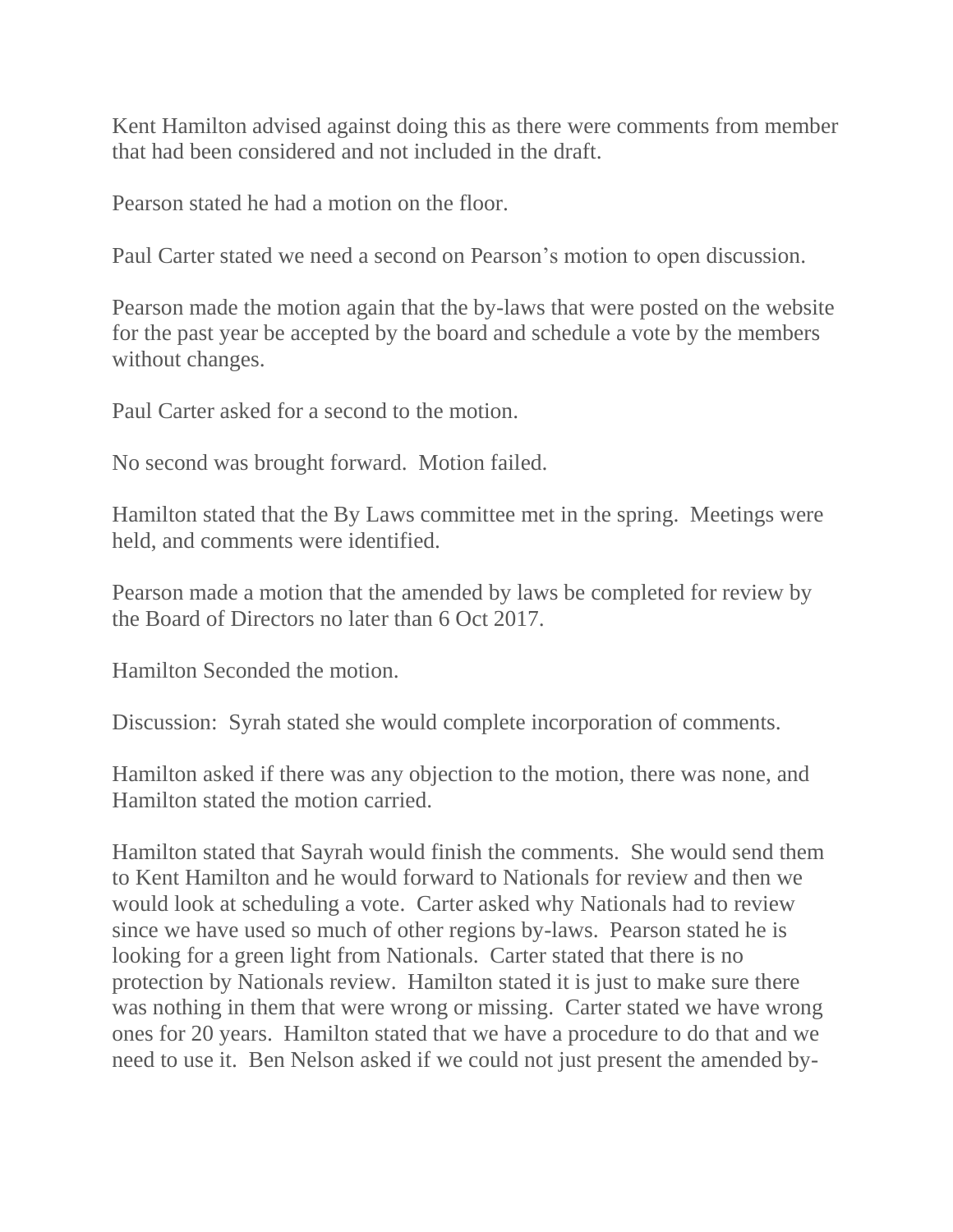laws to the members for vote. Hamilton stated the process as the current bylaws outlines.

Paul Carter motioned that the Board of Director upon receipt of Sayrahs update due on Friday the  $6<sup>th</sup>$  of OCT, proceed directly to the procedure outlined in the current bylaws and schedule the meeting to vote to accept or reject the bylaws and that the amended bylaws be forwarded to Nationals for review concurrently. Chad Barnes Seconded Paul's motion.

Discussion: Cose wanted to know how the meeting would be done. Sayrah recommended that we do the meeting on 1 NOV. Pearson Stated that he would notify the membership of the vote per the bylaws. Recommendation that the proposed By-laws be published on the website. Sharon Carter asked if since we are already doing the banquet why not have the vote then. Hamilton stated that he would prefer to keep the two separate. Hamilton asked if there is any objection. There was none.

Motion passed.

Discussion on the Van: Pearson stated that we need to schedule an inventory and clean out of the van. Parson also stated there is a small leak in the box part of the van. Recommend that the inventory be what we decide to keep out of all the equipment and that we should reduce the size of our equipment considering we have gotten it down to a very small amount of equipment. Hamilton stated that to dispose of property we need a work party consisting of the Board to eliminate equipment we don't need and could possibly sell. Hamilton recommended late November, but the inventory needs to be done prior to Annual Meeting.

We would also evaluate the condition of the van, tires etc. Pearson stated that we need to look at how much we use it and whether we should keep the van.

Hamilton stated that the SOLO committee figure out a recommendation on what to do with the Van.